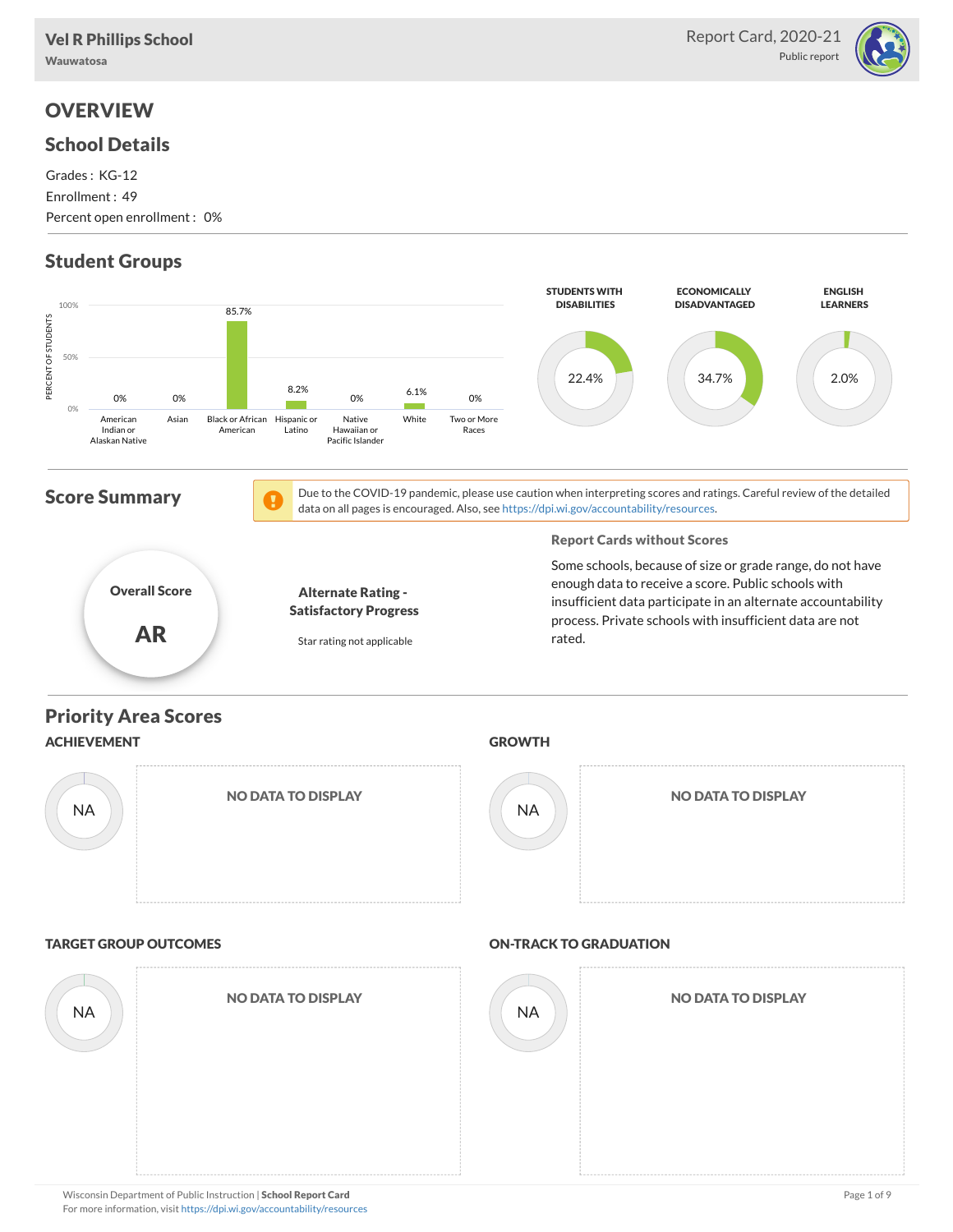

# ACHIEVEMENT

This priority area summarizes how this school's students performed on state assessments using a points-based proficiency system that gives partial credit for Basic test performance and extra credit for Advanced performance. The score is a multi-year average of English language arts and mathematics subscores.

### Priority Area Score



### Student Group Achievement, 2020-21 (for information only)

Group size is given in parentheses. Groups with fewer than 20 students are not displayed.

#### ENGLISH LANGUAGE ARTS

NO DATA TO DISPLAY

#### **MATHEMATICS**

| <b>NO DATA TO DISPLAY</b> |  |
|---------------------------|--|
|                           |  |
|                           |  |
|                           |  |
|                           |  |

### Performance Levels by Year

These graphs show school-wide percentages and group sizes of students performing at each level.

NO DATA TO DISPLAY NO DATA TO DISPLAY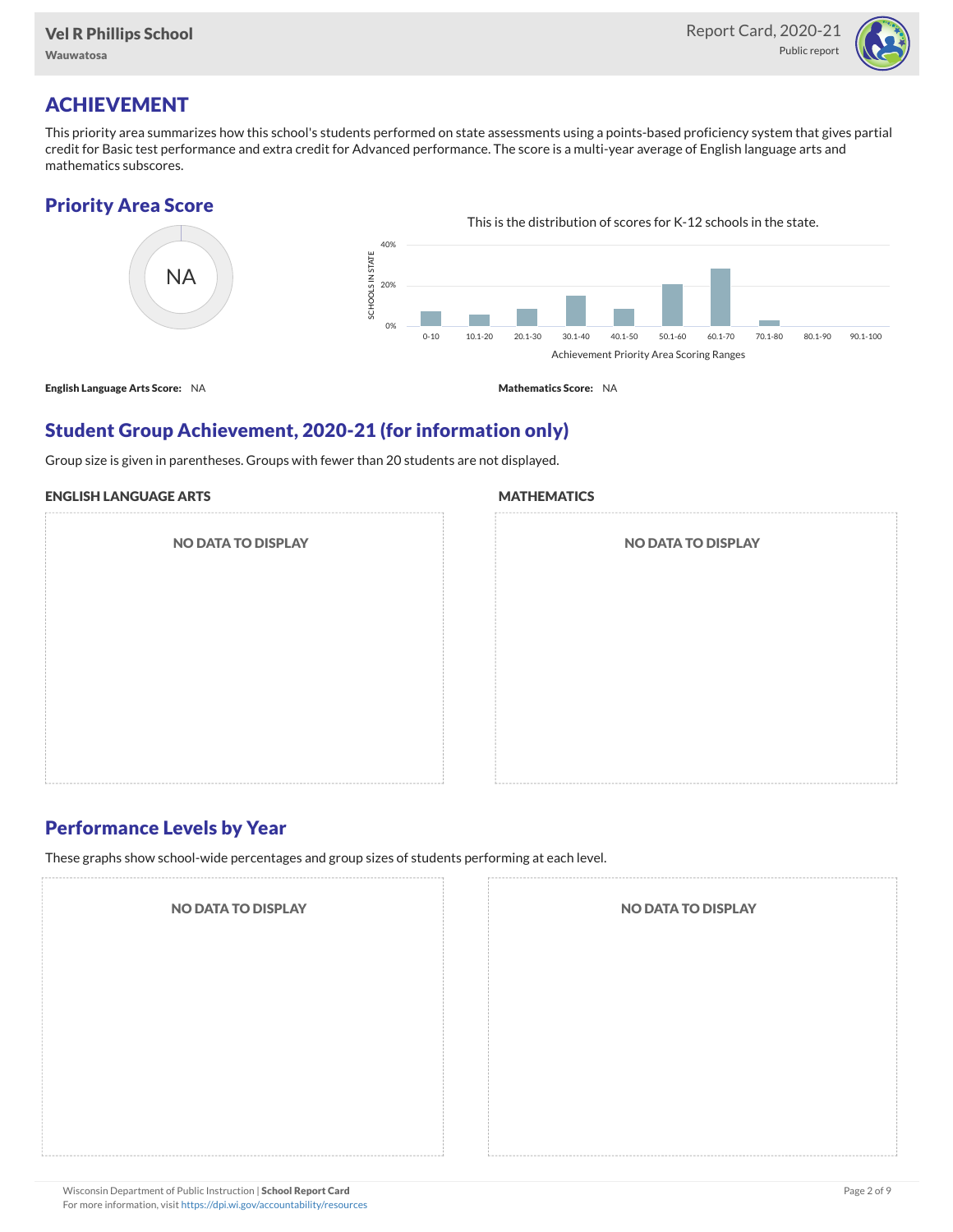

# ACHIEVEMENT - ADDITIONAL INFORMATION

The data on this page is for information only.

# Test Participation Rates, 2020-21

| <b>ENGLISH LANGUAGE ARTS</b> |                             | <b>MATHEMATICS</b> |                             |  |  |  |  |
|------------------------------|-----------------------------|--------------------|-----------------------------|--|--|--|--|
| All students                 | Lowest-participating group: | All students       | Lowest-participating group: |  |  |  |  |
|                              | Students with Disabilities  |                    | Black or African American   |  |  |  |  |
| 49.0%                        | 45.2%                       | 49.0%              | 46.8%                       |  |  |  |  |

### Student Group Performance Levels by Year

Groups with any full academic year students in tested grades are shown.

#### ENGLISH LANGUAGE ARTS

|                                   |                      | 2017-18   |            |           |                |                  | 2018-19   |            |                      |                | 2020-21          |                                            |                      |           |                       |
|-----------------------------------|----------------------|-----------|------------|-----------|----------------|------------------|-----------|------------|----------------------|----------------|------------------|--------------------------------------------|----------------------|-----------|-----------------------|
|                                   | Tested<br>Total<br># | Advanced  | Proficient | Basic     | Below<br>Basic | Tested<br>Total# | Advanced  | Proficient | Basi<br>$\circ$      | Below<br>Basic | Tested<br>Total# | ⋗<br>$\overline{\circ}$<br>ance<br>$\circ$ | Proficient           | Basic     | <b>Below</b><br>Basic |
| All Students: K-12 State          | 573,785              | 8.6%      | 33.7%      | 34.0%     | 23.7%          | 572,416          | 8.0%      | 32.7%      | 34.1%                | 25.3%          | 493,160          | 6.9%                                       | 31.5%                | 35.2%     | 26.5%                 |
| <b>All Students</b>               | $\angle 20$          | $\Delta$  | ٠          | $\ddot{}$ | $\star$        | $\sim 20$        | $\star$   | $\star$    | <b>A</b>             | ٠              | $\angle 20$      | $\star$                                    | $\ddot{\phantom{1}}$ |           |                       |
| Black or African American         | $\sim 20$            |           | ٠          | $\ddot{}$ | $\star$        | $\angle 20$      | $\star$   | $\star$    |                      | $\star$        | $\sim 20$        | $\star$                                    | ٠                    |           |                       |
| White                             | 0                    | <b>NA</b> | <b>NA</b>  | <b>NA</b> | <b>NA</b>      | $\mathbf 0$      | <b>NA</b> | <b>NA</b>  | <b>NA</b>            | <b>NA</b>      | $\angle 20$      | $\star$                                    | ٠                    |           |                       |
| <b>Economically Disadvantaged</b> | $\sim 20$            |           | ٠          | $\ddot{}$ | $\star$        | $\angle 20$      | $\star$   | $\star$    | $\ddot{\phantom{1}}$ | $\star$        | $\Omega$         | <b>NA</b>                                  | <b>NA</b>            | <b>NA</b> | <b>NA</b>             |
| <b>Students with Disabilities</b> | $\sim 20$            |           | ٠          | $\star$   | $\star$        | $\angle 20$      | $\star$   | $\star$    |                      | $\ddot{}$      | $\sim 20$        | $\star$                                    | $\star$              |           | $\star$               |

#### **MATHEMATICS**

| 2017-18                           |                  |               |            |           |                | 2018-19          |           |            |           | 2020-21        |                  |                                            |                |           |                       |
|-----------------------------------|------------------|---------------|------------|-----------|----------------|------------------|-----------|------------|-----------|----------------|------------------|--------------------------------------------|----------------|-----------|-----------------------|
|                                   | Total#<br>Tested | Advanced      | Proficient | Basic     | Below<br>Basic | Total#<br>Tested | Advanced  | Proficient | Basic     | Below<br>Basic | Total#<br>Tested | ⋗<br>$\Omega$<br><<br>Ω<br>υce<br>$\Omega$ | Proficie<br>Ë, | Basic     | <b>Below</b><br>Basic |
| All Students: K-12 State          | 574,706          | 9.2%          | 32.6%      | 31.2%     | 27.0%          | 573,211          | 9.4%      | 31.6%      | 30.8%     | 28.2%          | 493,047          | 7.0%                                       | 29.4%          | 31.6%     | 32.0%                 |
| All Students                      | $\sim 20$        |               | ٠          | ٠         | $\star$        | $\sim 20$        | $\star$   | $\star$    |           | $\ddot{}$      | $\sim 20$        | $\star$                                    | ٠              |           |                       |
| <b>Black or African American</b>  | $\sim 20$        | $\rightarrow$ | $\star$    | ٠         | $\star$        | $\sim 20$        | $\star$   | $\star$    |           | $\star$        | $\sim 20$        | $\star$                                    | ٠              | $\ddot{}$ |                       |
| White                             | $\mathbf 0$      | <b>NA</b>     | <b>NA</b>  | <b>NA</b> | <b>NA</b>      | $\Omega$         | <b>NA</b> | <b>NA</b>  | <b>NA</b> | <b>NA</b>      | $\angle 20$      | $\star$                                    | ٠              |           |                       |
| <b>Economically Disadvantaged</b> | $\sim 20$        |               | ٠          |           | $\star$        | $\sim 20$        | $\star$   | $\star$    |           | $\star$        | $\mathbf 0$      | <b>NA</b>                                  | <b>NA</b>      | <b>NA</b> | <b>NA</b>             |
| <b>Students with Disabilities</b> | $\sim 20$        |               | ٠          | ٠         | $\star$        | $\sim 20$        | $\star$   | $\star$    |           | $\star$        | $\sim 20$        | $\star$                                    | $\star$        | $\ddot{}$ |                       |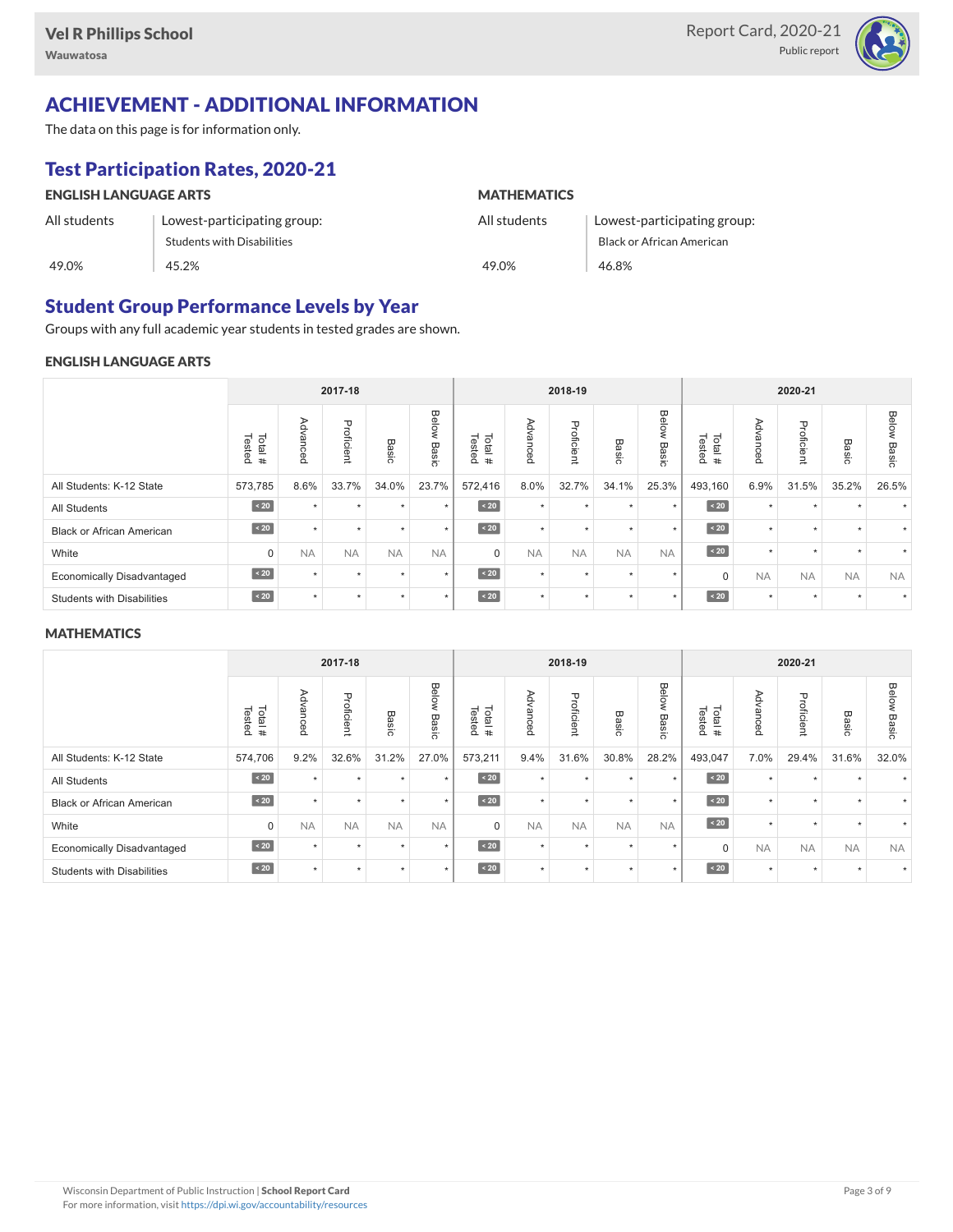

# **GROWTH**

This priority area measures year-to-year student progress on statewide tests. It uses a value-added model that seeks to control for circumstances beyond the influence of educators. A high value-added score means that on average students in the school are progressing more quickly than other, similar students. Growth is scored from 0 to 100 to match the other priority areas and is a conversion from the roughly 0 to 6 value-added score.

### Priority Area Score



# Student Group Value-Added (for information only)

Value-added scores cover an approximately 0-6 range. Higher scores mean greater positive impact. A score of 3.0 is average. Group size is shown in parentheses. Groups with fewer than 20 students are not displayed. Shaded boxes indicate higher-than-average scores.

#### ENGLISH LANGUAGE ARTS

NO DATA TO DISPLAY

#### **MATHEMATICS**

| NO DATA TO DISPLAY |
|--------------------|
|                    |
|                    |
|                    |
|                    |
|                    |
|                    |
|                    |
|                    |
|                    |
|                    |
|                    |
|                    |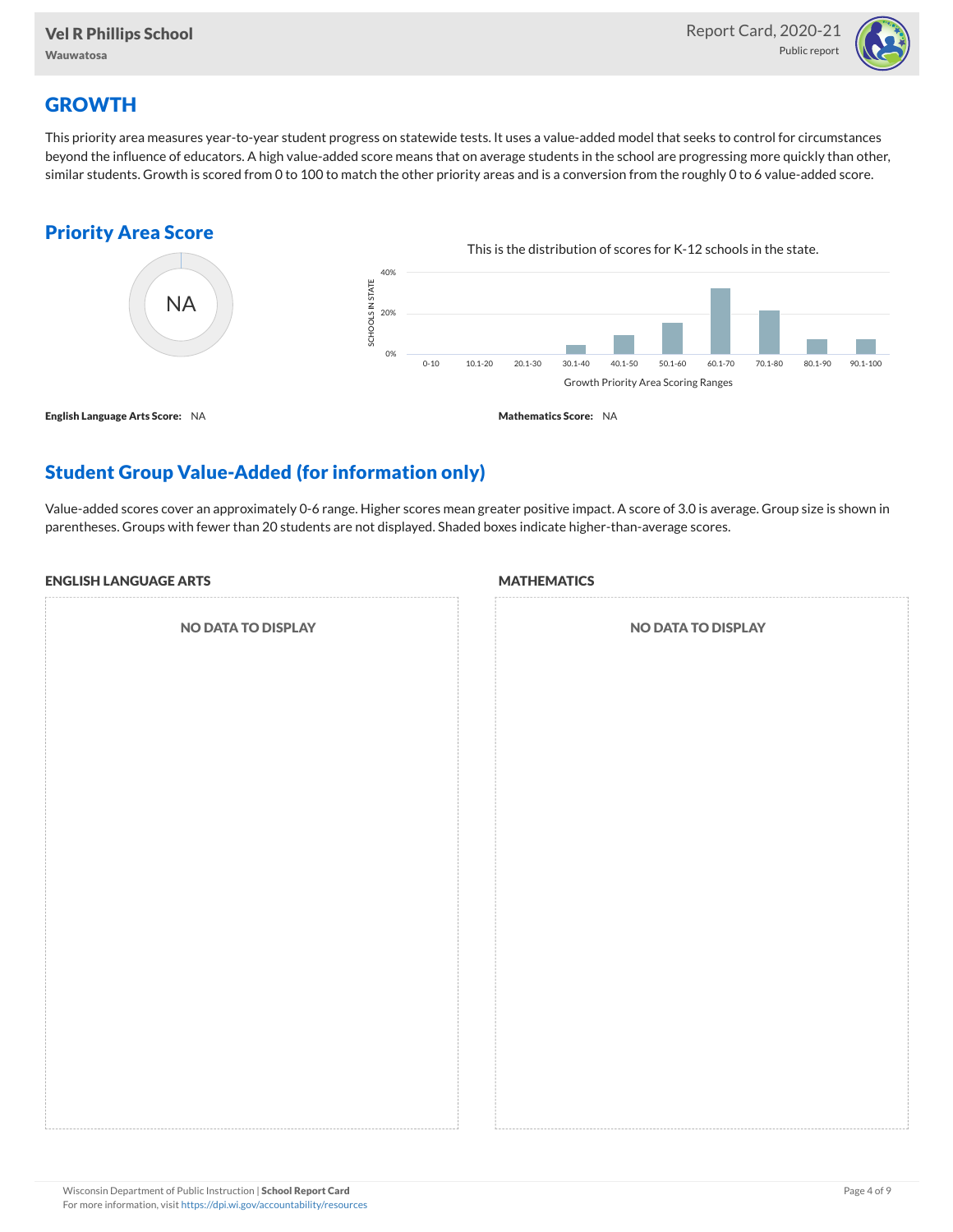

# TARGET GROUP OUTCOMES

This priority area examines outcomes for students with the lowest test scores — the Target Group. It is designed to promote equity by helping schools focus on learners who need the most support while also improving outcomes for all students. The priority area score combines component scores for achievement, growth, chronic absenteeism, and attendance or graduation rate. Data are not displayed when target groups have fewer than 20 students.

### Priority Area Score



### Component Scores

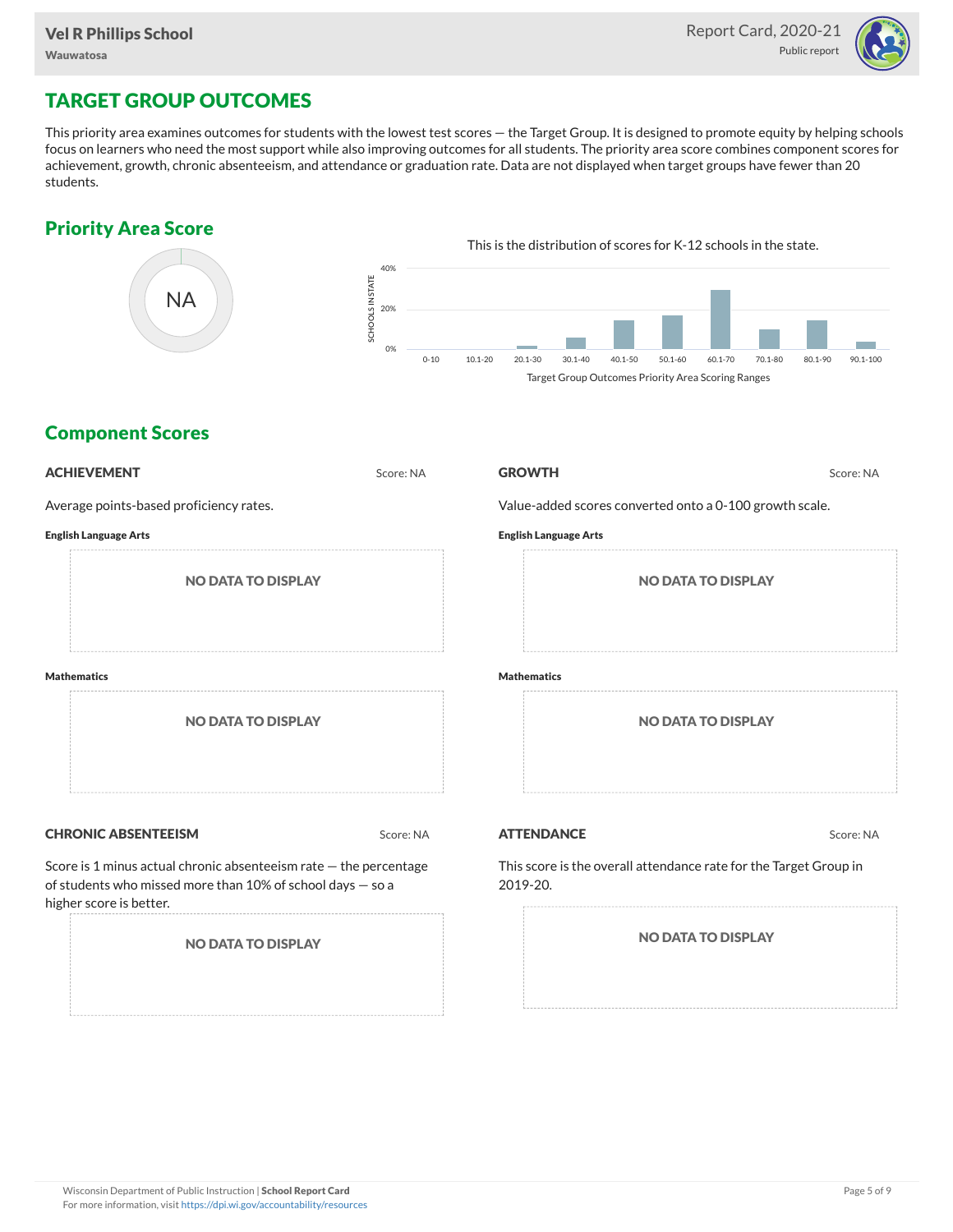

# ON-TRACK TO GRADUATION

This priority area indicates how successfully students are progressing toward completing their K-12 education. The score combines component scores for measures of student engagement and achievement.

### Priority Area Score



### Component Scores

| <b>CHRONIC ABSENTEEISM</b>                                                                                                                                     | Score: NA | <b>SCHOOL-WIDE ATTENDANCE</b>                                           | Score: NA |
|----------------------------------------------------------------------------------------------------------------------------------------------------------------|-----------|-------------------------------------------------------------------------|-----------|
| Score is 1 minus actual chronic absenteeism rate $-$ the percentage<br>of students who missed more than 10% of school days $-$ so a<br>higher score is better. |           | This score is the overall attendance rate for the school in 2019-20.    |           |
| <b>NO DATA TO DISPLAY</b>                                                                                                                                      |           | <b>NO DATA TO DISPLAY</b>                                               |           |
| <b>3RD GRADE ENGLISH LANGUAGE ARTS</b><br>Average points-based proficiency rates.                                                                              | Score: NA | <b>8TH GRADE MATHEMATICS</b><br>Average points-based proficiency rates. | Score: NA |
| <b>NO DATA TO DISPLAY</b>                                                                                                                                      |           | <b>NO DATA TO DISPLAY</b>                                               |           |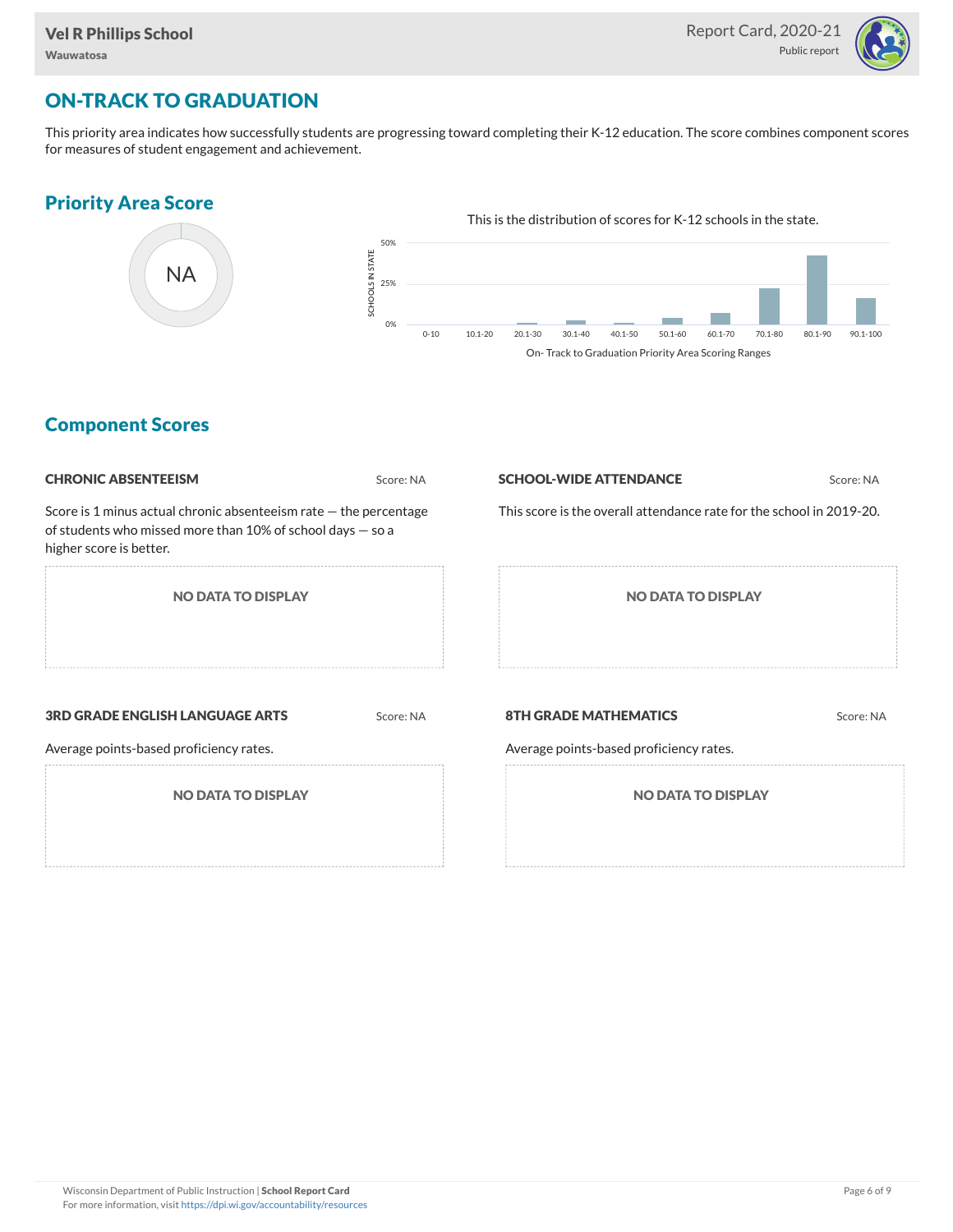

# ON-TRACK TO GRADUATION - ADDITIONAL INFORMATION

This page provides additional detail about chronic absenteeism and graduation and is for information only.

### Student Group Chronic Absenteeism Rates, Single-Year

|                                   | 2017-18   |           |             | 2018-19   | 2019-20     |                      |  |  |
|-----------------------------------|-----------|-----------|-------------|-----------|-------------|----------------------|--|--|
|                                   | Students  | Rate      | Students    | Rate      | Students    | Rate                 |  |  |
| All Students: K-12 State          | 833,321   | 12.8%     | 831,563     | 13.1%     | 826,692     | 13.1%                |  |  |
| <b>All Students</b>               | 34        | 20.6%     | 26          | 3.8%      | 41          | $0.0\%$              |  |  |
| <b>Black or African American</b>  | 31        | 19.4%     | 24          | 4.2%      | 34          | 0.0%                 |  |  |
| Hispanic or Latino                | $\sim 20$ | $\star$   | $\mathbf 0$ | <b>NA</b> | $\sim 20$   | $\star$              |  |  |
| White                             | 0         | <b>NA</b> | $\sim 20$   | $\star$   | $\angle 20$ |                      |  |  |
| Two or More Races                 | 0         | <b>NA</b> | $\sim 20$   | $\star$   | $\Omega$    | <b>NA</b>            |  |  |
| <b>Economically Disadvantaged</b> | 32        | 21.9%     | 22          | 4.5%      | $\angle 20$ |                      |  |  |
| <b>English Learners</b>           | $\sim 20$ | $\star$   | $\mathbf 0$ | <b>NA</b> | $\angle 20$ | $\ddot{\phantom{1}}$ |  |  |
| <b>Students with Disabilities</b> | $\sim 20$ | $\star$   | $\sim 20$   | $\star$   | $\sim 20$   | $\star$              |  |  |

### Student Group Graduation Rates

This table shows for each of two cohorts the percentage of students starting high school together who graduated by 2019-20. The four-year rate pertains to students who started high school four years earlier, and the seven-year rate pertains to students who started seven years earlier.

|                                   |                    | Four-year cohort graduation rate |       | Seven-year cohort graduation rate |           |       |  |  |  |
|-----------------------------------|--------------------|----------------------------------|-------|-----------------------------------|-----------|-------|--|--|--|
|                                   | Students in cohort | Graduates                        | Rate  | Students in cohort                | Graduates | Rate  |  |  |  |
| All Students: K-12 State          | 66,987             | 60.500                           | 90.3% | 65,509                            | 60,787    | 92.8% |  |  |  |
| All Students                      | $\angle 20$        |                                  |       | $\angle 20$                       |           |       |  |  |  |
| <b>Black or African American</b>  | $\sim 20$          |                                  |       | $\angle 20$                       |           |       |  |  |  |
| <b>Economically Disadvantaged</b> | $\leq 20$          |                                  |       | $\leq 20$                         |           |       |  |  |  |
| <b>Students with Disabilities</b> | $\angle 20$        |                                  |       | $\angle 20$                       |           |       |  |  |  |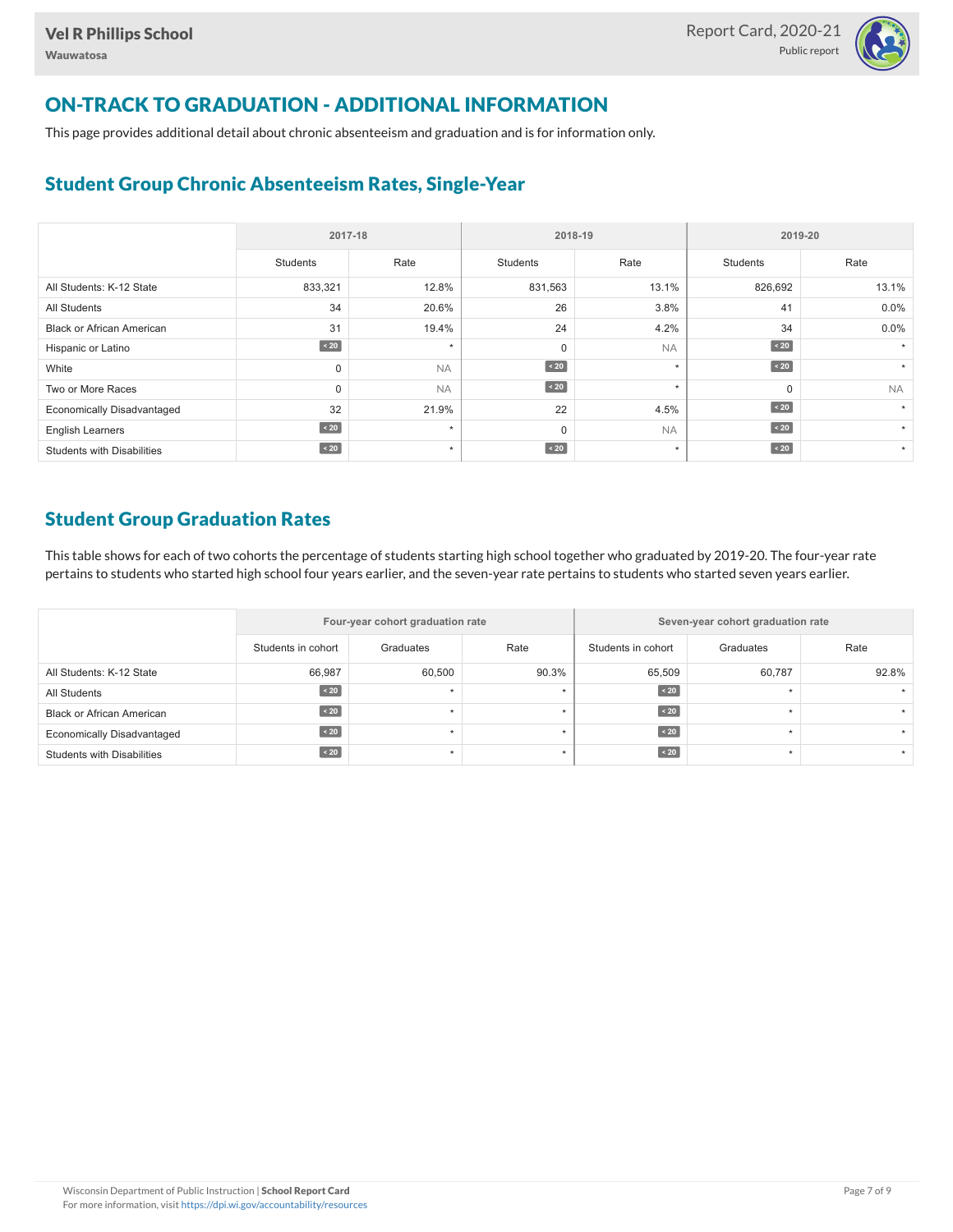

# POSTSECONDARY PREPARATION, 2019-20

Section 115.385 (d)1.-5., Wis. Stat., requires report cards to include data on pupil participation in various postsecondary preparation opportunities. All data are for grades 9-12. This is for information only and does not affect scores. Course and program data are reported by schools and districts to DPI, and this is the first time these data are included on report cards. Please use caution when interpreting these data. Asterisks replace all-student participation data if the school enrolled fewer than 20 students.

### Participation by Type of Postsecondary Preparation

| <b>ADVANCED COURSES</b>                           |                            | <b>DUAL ENROLLMENT</b>              |                             | <b>INDUSTRY-RECOGNIZED</b><br><b>CREDENTIALS</b> |                                 | <b>WORK-BASED LEARNING</b> |                                                               |  |
|---------------------------------------------------|----------------------------|-------------------------------------|-----------------------------|--------------------------------------------------|---------------------------------|----------------------------|---------------------------------------------------------------|--|
| School                                            | State                      | School                              | State                       | School                                           | State                           | School                     | State                                                         |  |
| 0.0%                                              | 19.2%                      | $0.0\%$                             | 17.8%                       | 0.0%                                             | 1.4%                            | 0.0%                       | 2.4%                                                          |  |
| No students successfully<br>completed an Advanced | Placement or International | No students successfully<br>course. | completed a dual enrollment | recognized credential.                           | No students earned an industry- |                            | No students participated in a<br>work-based learning program. |  |
| Baccalaureate course.                             |                            |                                     |                             |                                                  |                                 |                            |                                                               |  |

### Student Group Participation

This table compares the percentages of students in the school participating in different types of postsecondary preparation opportunities with the percentages for the state. All groups present in the school are shown. Total student enrollments are given for reference.

|                                   | <b>Total # Enrolled</b> |         | <b>Advanced Courses</b> |              | <b>Dual Enrollment</b> |              | Industry-Recognized<br><b>Credentials</b> |       | <b>Work-Based Learning</b> |              |
|-----------------------------------|-------------------------|---------|-------------------------|--------------|------------------------|--------------|-------------------------------------------|-------|----------------------------|--------------|
|                                   | School                  | State   | School                  | <b>State</b> | School                 | <b>State</b> | School                                    | State | School                     | <b>State</b> |
| <b>Black or African American</b>  | 70                      | 24,232  | $0.0\%$                 | 11.5%        | 0.0%                   | 9.9%         | $0.0\%$                                   | 0.3%  | $0.0\%$                    | 0.8%         |
| Hispanic or Latino                | $\angle 20$             | 31.812  | $\star$                 | 14.7%        | $\star$                | 14.1%        | $\star$                                   | 0.9%  | $\star$                    | 1.4%         |
| White                             | $\angle 20$             | 188,332 | $\star$                 | 20.8%        | $\star$                | 19.7%        | $\star$                                   | 1.6%  | $\star$                    | 2.8%         |
| <b>English Learners</b>           | $\angle 20$             | 13.412  | $\star$                 | 8.7%         | $\star$                | 14.1%        | $\star$                                   | 0.5%  | $\star$                    | 1.3%         |
| <b>Students with Disabilities</b> | 21                      | 34,473  | $0.0\%$                 | 2.9%         | 0.0%                   | 10.2%        | 0.0%                                      | 0.5%  | $0.0\%$                    | 1.4%         |